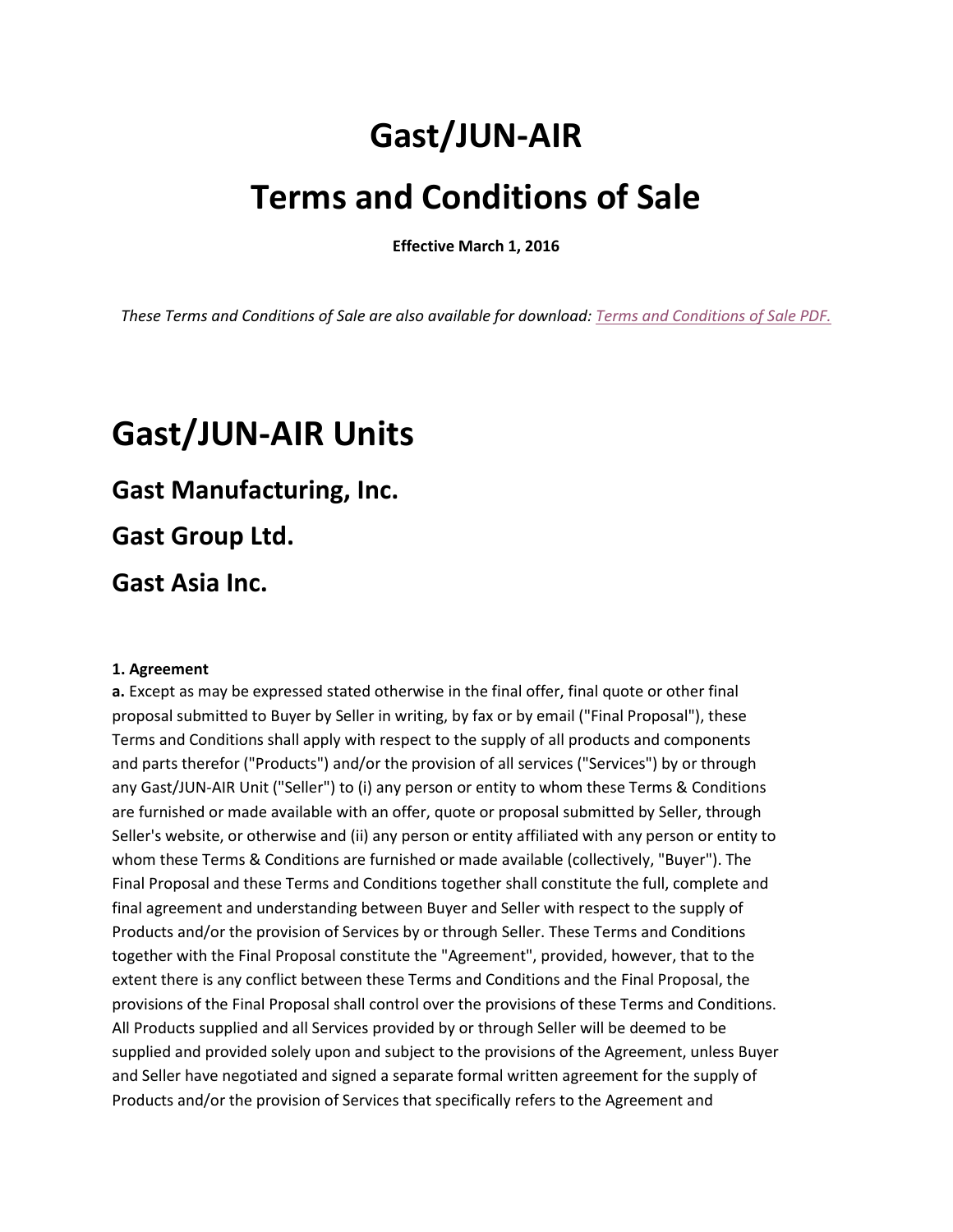expressly states that it controls over the Agreement (an "Other Agreement"), in which event, if there should be any conflict between such Other Agreement and the Agreement, the provisions of such Other Agreement will control, but solely with respect to the particular Products supplied and/or the particular Services provided under such Other Agreement.

**b.** Seller objects to and rejects any provisions of any documentation submitted by or on behalf of Buyer, including but not limited to, any request for proposal, statement of work, purchase order, terms and conditions, release or shipping documents ("Buyer Documentation"), that differ from the provisions of the Agreement. No acknowledgement or acceptance by Seller of any Buyer Documentation shall create an Other Agreement or otherwise constitute acceptance of or agreement to any provisions of any Buyer Documentation that differ from the provisions of the Agreement. Seller's acknowledgment of Buyer Documentation shall merely constitute an acknowledgement of Seller's receipt of such Buyer Documentation and Seller's acceptance of Buyer Documentation shall merely constitute an acknowledgement of the particular Products and/or Services ordered by Buyer, the dates requested by Buyer for shipment or delivery of such Products and/or performance of such Services, the instructions of Buyer for shipment of such Products, and/or the price to be paid for such Products and/or Services, in each case, (i) only to the extent consistent with the provisions of the Agreement and (ii) without constituting acceptance of or agreement to any terms or conditions set forth or referenced in such purchase order that differ from the provisions of the Agreement.

**c.** The Agreement may be amended, modified or superseded only in a written instrument signed by Buyer and Seller that specifically refers to the Agreement and expressly states that it amends the Agreement.

#### **2. Orders and Releases**

Once accepted by Seller, an order or release from Buyer for Products or Services may be suspended, delayed or cancelled by Buyer only with the written approval of Seller. Seller may impose cancellation and other charges in connection with the suspension, delay or cancellation of an order or release for Products and Services, and, in addition to any other rights and remedies, may require that Buyer (i) purchase from Seller any and all completed custom or non-standard Products produced for such order or release, and any quantities of other completed Products produced for such order or release that exceed the quantities of such other Products that can be readily sold by Seller to third parties, and (ii) reimburse Seller for its inventory cost of any and all work-in-process, materials, components or parts for such order or release that cannot be readily used or reworked for other products that can be readily sold by Seller to third parties, any reworking costs related to reworking work-in-process, materials, components or parts for such order or release, and any cancellation and other charges payable to suppliers of materials, components or parts for such order or release.

#### **3. Price and Surcharges**

The prices and surcharges for Products and Services shall be the relevant prices and surcharges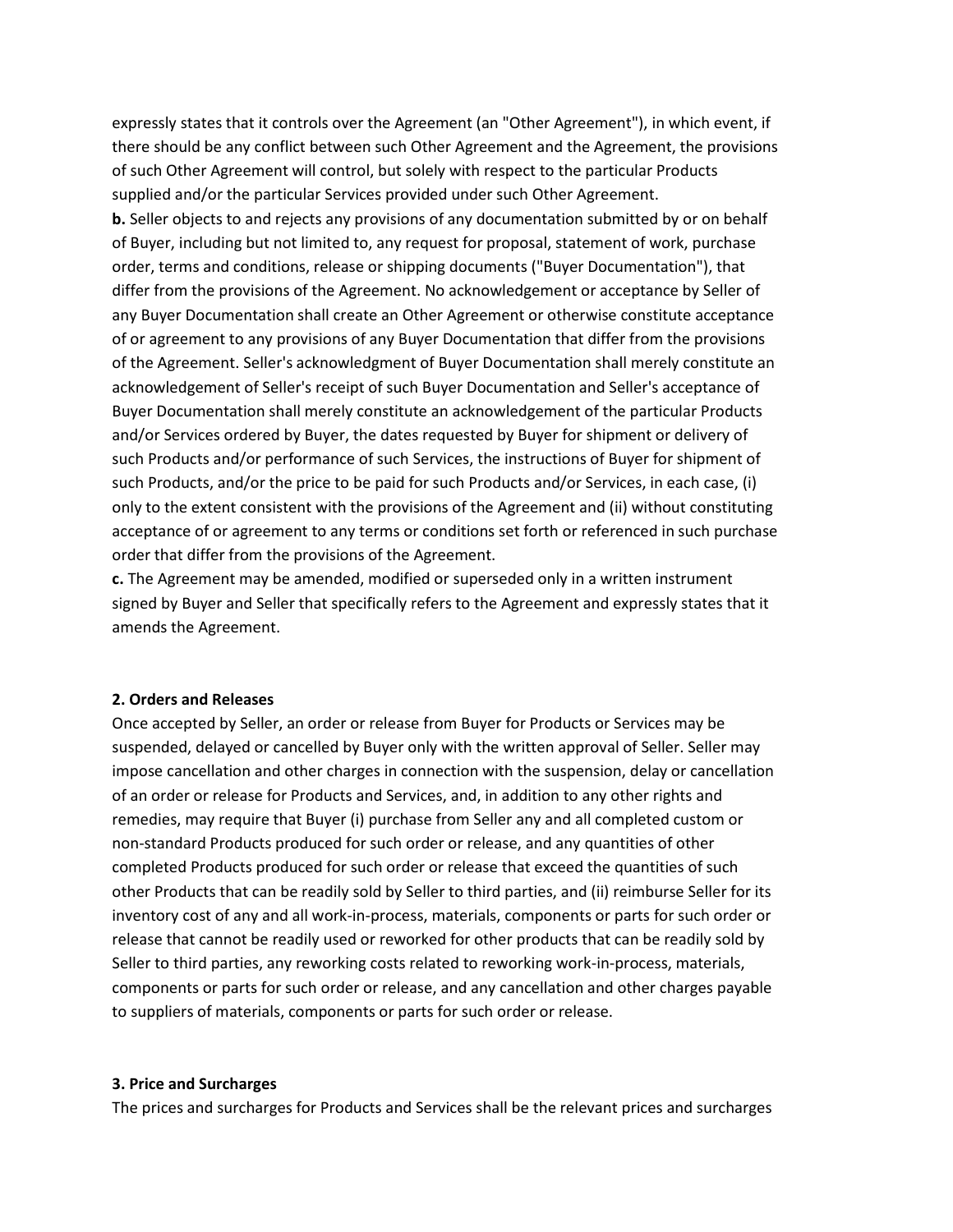set forth in or determined in accordance with the Final Proposal. Unless stated otherwise in the Final Proposal, all prices are FCA (Incoterms 2020) Seller's facility, and all prices are net prices to Seller and do not include any freight, shipping, special packaging or handling, insurance, or taxes, levies, duties, tariffs, customs or other fees or charges of any nature imposed by any governmental authority, all of which (including any related withholding) will be the sole responsibility of and be required to be paid by Buyer. In the event Seller pays any freight, shipping, special packaging or handling, insurance, or taxes, levies, duties, tariffs, customs or other fees or charges that are the responsibility of Buyer, Seller may invoice Buyer therefor. Buyer's refusal or inability to accept or take delivery of Products shall not excuse Buyer from making payment for Products.

#### **4. Payment Terms**

Seller may invoice Buyer for Products upon shipment, and Seller may invoice Buyer for Services upon performance; provided, however, that (i) if Buyer requests a delay in shipment of Products, Seller may invoice Buyer for such Products prior to shipment, and (ii) if Buyer requests a delay in performance of Services, Seller may invoice Buyer for or such Services prior to performance. Unless provided otherwise in the Final Proposal, all payments must be made to Seller in the same currency as the relevant prices. If payment terms are stated in a Final Proposal, the payment terms for Products and Services shall be the payment terms stated in the Final Proposal. If payment terms are not stated in a Final Proposal, the payment terms for Products and Services shall be net thirty (30) days after date of invoice. Whether or not payment terms are stated in a final Proposal, Seller reserves the right, in its sole discretion, to require payment for Products in advance of production, in advance of shipment (e.g., C.I.A.), or upon delivery (e.g., C.O.D.) and to require payment for Services in advance of performance, if and whenever the account of Buyer or any of its affiliated entities with Seller or any of its affiliated entities is not current or Seller feels insecure concerning its receipt of payment. Payments by wire transfer shall be made in accordance with the wire transfer instructions set forth in Seller's invoice. Payments by check shall be sent to the payment location specified in Seller's invoice and otherwise be made in accordance with the payment instructions set forth in Seller's invoice. Acceptance of payment by credit card is at the sole discretion of Seller, and, if Buyer pays by credit card, a convenience fee may be charged. Each shipment of Products shall be considered a separate and independent transaction for which Buyer must make payment. If any amount payable to Seller by Buyer is not paid when due, Seller shall be entitled to recover from Buyer all attorneys fees and other costs and expenses it may incur in seeking to collect such past due amount and shall have the right to impose on Buyer a late charge on the past due amount from the date due until paid at the rate of 2% per month or, if less, the highest rate permitted by law. Seller may pursue a collection action against Buyer in any court of competent jurisdiction to collect any past due amount.

#### **5. Security for Payment**

To secure the due and punctual payment of the price for Products and Services and other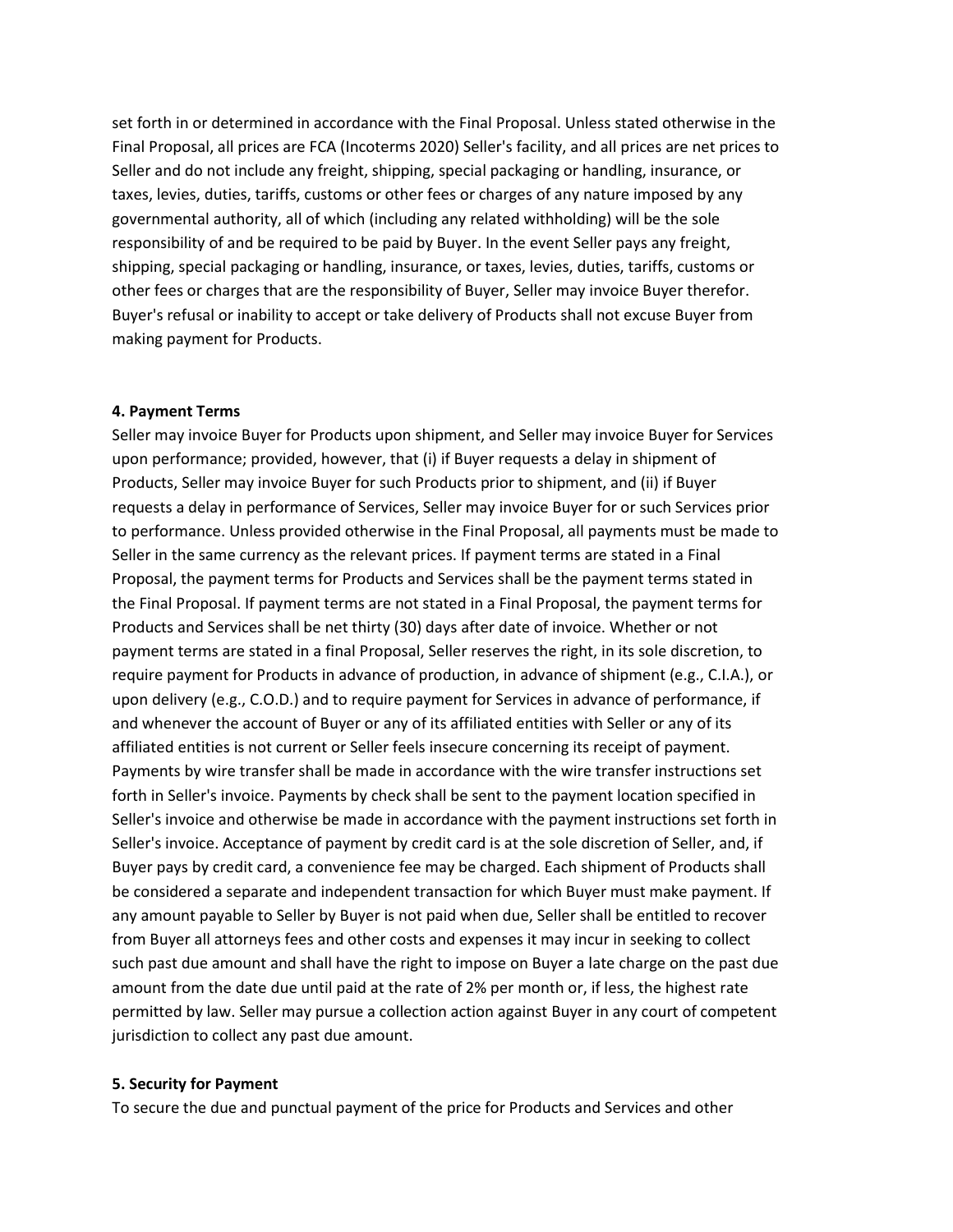amounts payable to Seller by Buyer, Seller shall have and retain, and Buyer grants to Seller, a first lien and security interest in all Products, in all Other Products (as defined in Paragraph 9 (Other Products) below), and in all proceeds in respect of Products and Other Products. If the price for any Products or Services or any other amount payable to Seller by Buyer is not paid when due, Seller shall have and may exercise any and all rights and remedies of a secured party under Applicable Law and any and all other rights and remedies it may have by contract, at law or in equity. In addition to the rights and remedies it may have under Applicable Law or otherwise have by contract, at law or in equity, Seller shall have the right to withhold shipment of Products, to recall and retake Products, to repossess Products, to take possession of Other Products, and to direct Buyer's customers to make payment directly to Seller for Products and Other Products, all without notice to Buyer and without initiating any legal proceedings. Seller shall have the right to execute such documents, make such filings and take such other actions in its own name and/or in the name of Buyer and to require Buyer to make such filings, execute such documents and take such other actions, as Seller may deem necessary or appropriate from time to time to evidence and confirm its first lien and security interest and exercise its rights and remedies as a secured party.

#### **6. Shipment, Delivery, and Performance**

Seller will ship Products to the address and endeavor to use the carrier specified by Buyer in the relevant Buyer Documentation. If the relevant Buyer Documentation specifies "common carrier" or no carrier is specified, the Products will be shipped via such means as Seller selects in its sole discretion. All quoted, proposed, agreed and scheduled shipment, delivery and performance dates are merely estimates, and Seller shall have no liability or responsibility for any penalties or damages in connection with late shipment or delivery of Products or late performance of Services. If any export approvals, authorizations licenses or permits are required in respect of any Products or Services, Seller shall not be required to ship such Products or perform such Services unless and until all such required export approvals, authorizations licenses and permits have been obtained. Shipments and deliveries of Products and performance of Services may be made in installments in Seller's sole discretion. Title and all risk of loss or damage to each Product shall pass to Buyer upon deposit of such Product with the carrier for shipment, and Seller shall have no liability or responsibility for any loss or damage to a Product after such Product is deposited with the carrier for shipment. If Buyer requests a delay in shipment of Products, fails to schedule a pick up within two (2) business days of being advised that Products are ready for shipment, or fails to make a pick up when scheduled, Seller may impose storage and handling charges in connection with the failure of delay. Any claim that the wrong Product or the wrong quantity of Product was shipped must be asserted within 30 days of the date of shipment, and, unless written notice of a wrong Product or a wrong quantity of Product is received by Seller within 30 days after the date of shipment, Buyer shall be barred from asserting any claim for wrong Product or wrong quantity of Product in connection with a shipment.

#### **7. Software**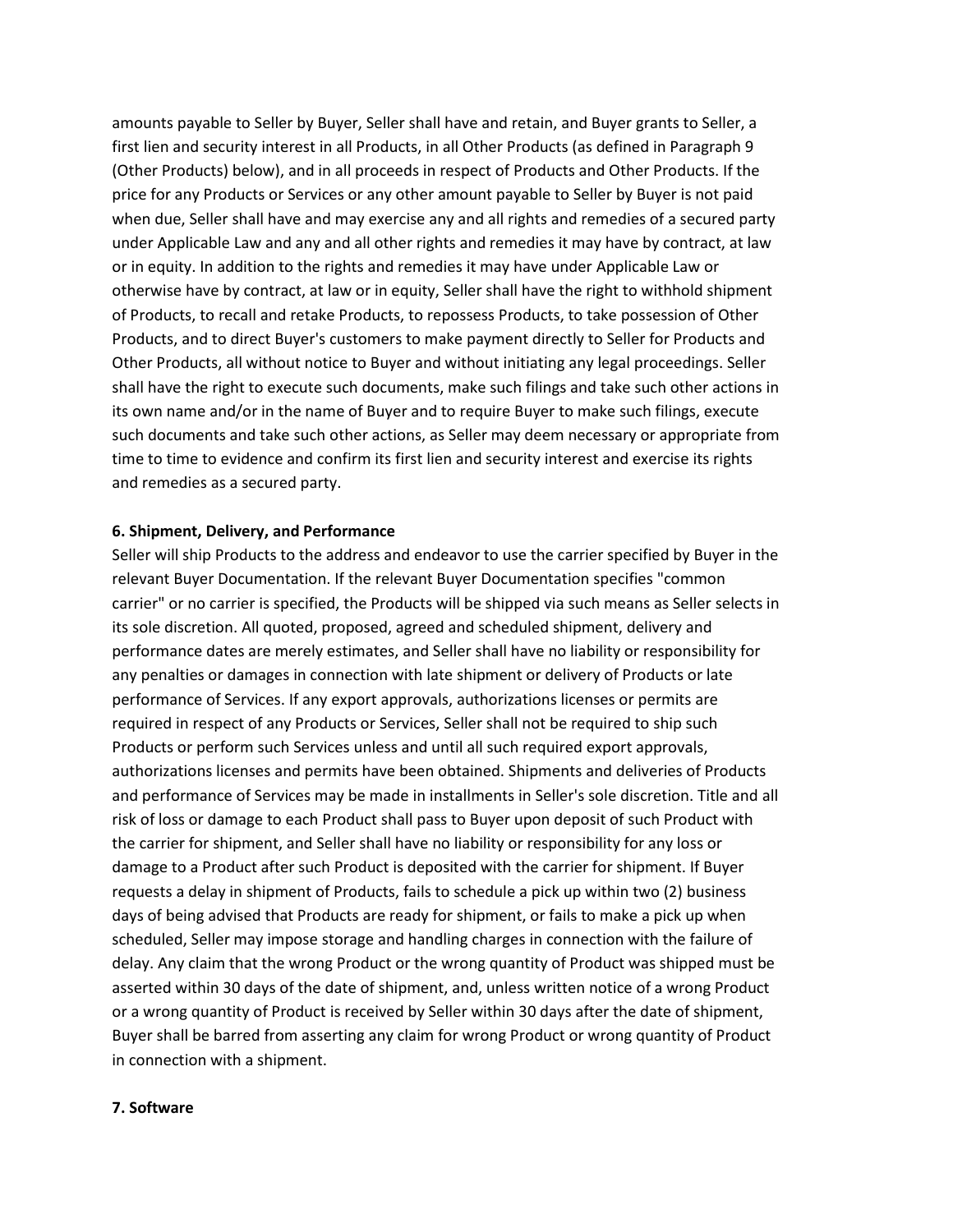To the extent that any Product or Service includes software in any form, including firmware ("Software"), such software is not sold to Buyer or its customers, but is only licensed on a limited, non-exclusive basis in the form delivered by Seller for use by Buyer and its customers with such Products or Services. In the case of Software, all references in these Terms and Conditions or any offer, quote or other proposal to "sell," "purchase" or the like will be deemed to mean a license to use such Software as provided in this Paragraph 7. Buyer shall not, and Buyer shall take reasonable measures to ensure that its customers do not, duplicate, distribute, modify, reverse-engineer or derive the source code for any Software, remove any copyright or other notices from any Software, or use any Software in any way except as authorized by Seller.

# **8. Prototypes, Drawings, Etc.**

As between Buyer and its customers, on the one hand, and Seller and other Gast/JUN-AIR Units, on the other hand, Seller and/or another Gast/JUN-AIR Unit shall own and retain all right, title and interest in and to all prototypes, drawings, schematics, designs, specifications, samples, molds and other tooling, and technical documentation that may be prepared, created or provided wholly or partially by Seller and/or another Gast/JUN-AIR Unit in connection with any Products or Services ("Prototypes, Drawings, Etc."), notwithstanding any suggestion or other contribution that Buyer or any of its customers may make relative to improvements in, or changes with respect to, such Prototypes, Drawings, Etc. Prototypes, Drawings, Etc, may be used only for Products supplied by Seller and/or another Gast/JUN-AIR Unit and Services provided by Seller and/or another Gast/JUN-AIR Unit and only as authorized by Seller and/or another Gast/JUN-AIR Unit, and Buyer shall not, and Buyer shall take reasonable measures to ensure that its customers do not, attempt to use Prototypes, Drawings, Etc. other than for Products supplied by Seller and/or another Gast/JUN-AIR Unit and Services provided by Seller and/or another Gast/JUN-AIR Unit or in any other manner attempt to misuse or misappropriate any Prototypes, Drawings, Etc..

#### **9. Other Products**

In the event that any Product is incorporated or installed in, or combined with, another product, material, component or part ("Other Product"): (i) Seller shall have no risk, liability, obligation or responsibility of any kind with respect to such Other Product, and (ii) Buyer shall be solely liable, obligated and responsible for all Other Products in which it may incorporate or install, have a third party incorporate or install, or authorize a third party to incorporate or install any Products and/or with which it may combine, have a third party combine, or authorize a third party to combine any Products.

# **10. Limited Warranty - Products**

**a.** Seller warrants to Buyer that (i) each Product will be free of defects in workmanship and material, and (ii) if the Final Proposal states that a Product is to conform to specified drawings or samples or be made of specified materials, such Product will conform within any specified or customary tolerances to the specified drawings and samples and be made of the specified materials.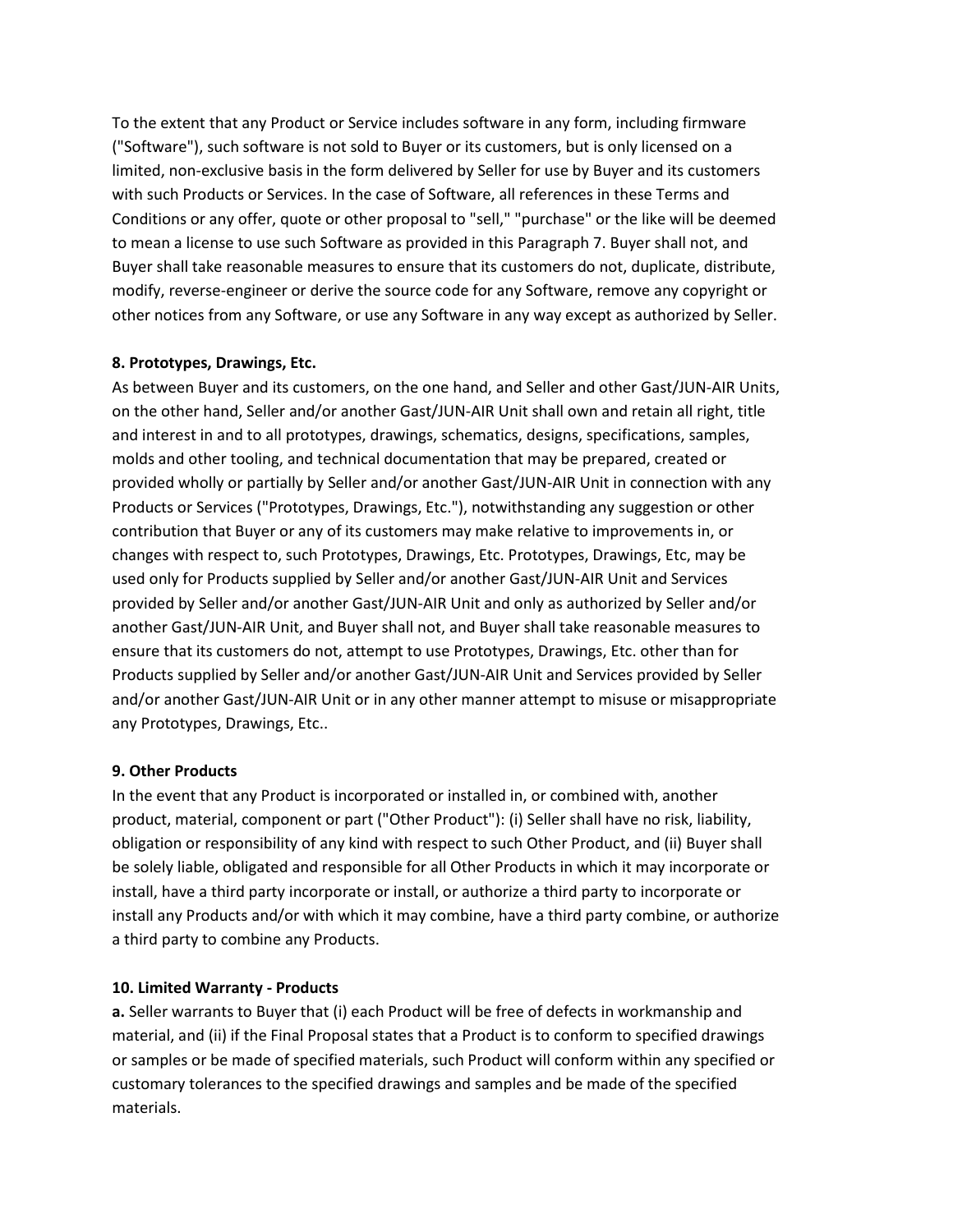**b.** In the event of a breach of the warranty set forth in subparagraph a above, Buyer must notify Seller thereof within the warranty period for such Product. Unless Buyer notifies Seller of a breach of the warranty set forth in subparagraph a above within the warranty period for a Product, Seller shall have no liability or obligation with respect to a breach of the warranty set forth in subparagraph a above.

**c.** If a warranty period is stated in a Final Proposal, the warranty period for a Product shall be the warranty period stated in the Final Proposal. If a warranty period is not stated in a Final Proposal, the warranty period for a Product shall be as follows:

| <b>Gast Products</b>    | 12 months |
|-------------------------|-----------|
| <b>JUN-AIR Products</b> | 24 months |

The warranty period for all Products commences on the date the Product is deposited by Seller with the carrier for shipment.

**d.** Buyer's sole and exclusive right and remedy, and Seller's sole and exclusive liability and obligation, for a breach of the warranty set forth in subparagraph a above shall be that Seller will either repair or replace the relevant Product or refund or credit to Buyer the price Buyer paid therefor. **Seller reserves the right to use reconditioned parts for warranty repairs and to use reconditioned Products for warranty replacements.** The decision whether to repair, replace, refund or credit or to use reconditioned parts or Products shall be made by Seller in its sole discretion. Repaired Product and replacement Product shall be warranted only for the remainder of the original warranty period.

**e.** Seller shall have the right to require that a Product that is the subject of a warranty claim be returned to Seller or another Gast/JUN-AIR Unit for inspection and evaluation. In returning Products, Buyer shall comply with Seller's Return Goods Policy (See Paragraph 15 (Returns) below).

**f.** The warranty set forth in subparagraph a above will not apply, and Buyer shall have no right or remedy and Seller shall have no liability or obligation under the warranty set forth in subparagraph a above, if: (i) a Product is altered, changed, modified or tampered with in any way, other than an alteration, change or modification made by or with the authorization of Seller; (ii) a Product is damaged after deposit with the carrier for shipment; (iii) a Product is not properly preserved, packaged, stored, processed or handled after receipt (In the case of a Product that is static sensitive and capable of being degraded, damaged, or destroyed by electrostatic charges or discharges, the following EDS requirements apply: (A) such Product must be preserved, packaged, and stored in a manner that prevents exposure to the generation or discharge of electrostatic voltages; and (B) such Product must be processed and handled in accordance with IEC 61340-5-1 Ed. 1.0b:2007 Electrostatics - Part 5-1.); (iv) a Product is not used and maintained in accordance with Seller's recommended operating and maintenance manuals, instructions and procedures, if any; (v) a Product is not properly incorporated or installed in, or not properly combined with, an Other Product; (vi) the issue with a Product is directly or indirectly attributable to, or directly or indirectly results from or arises out of, a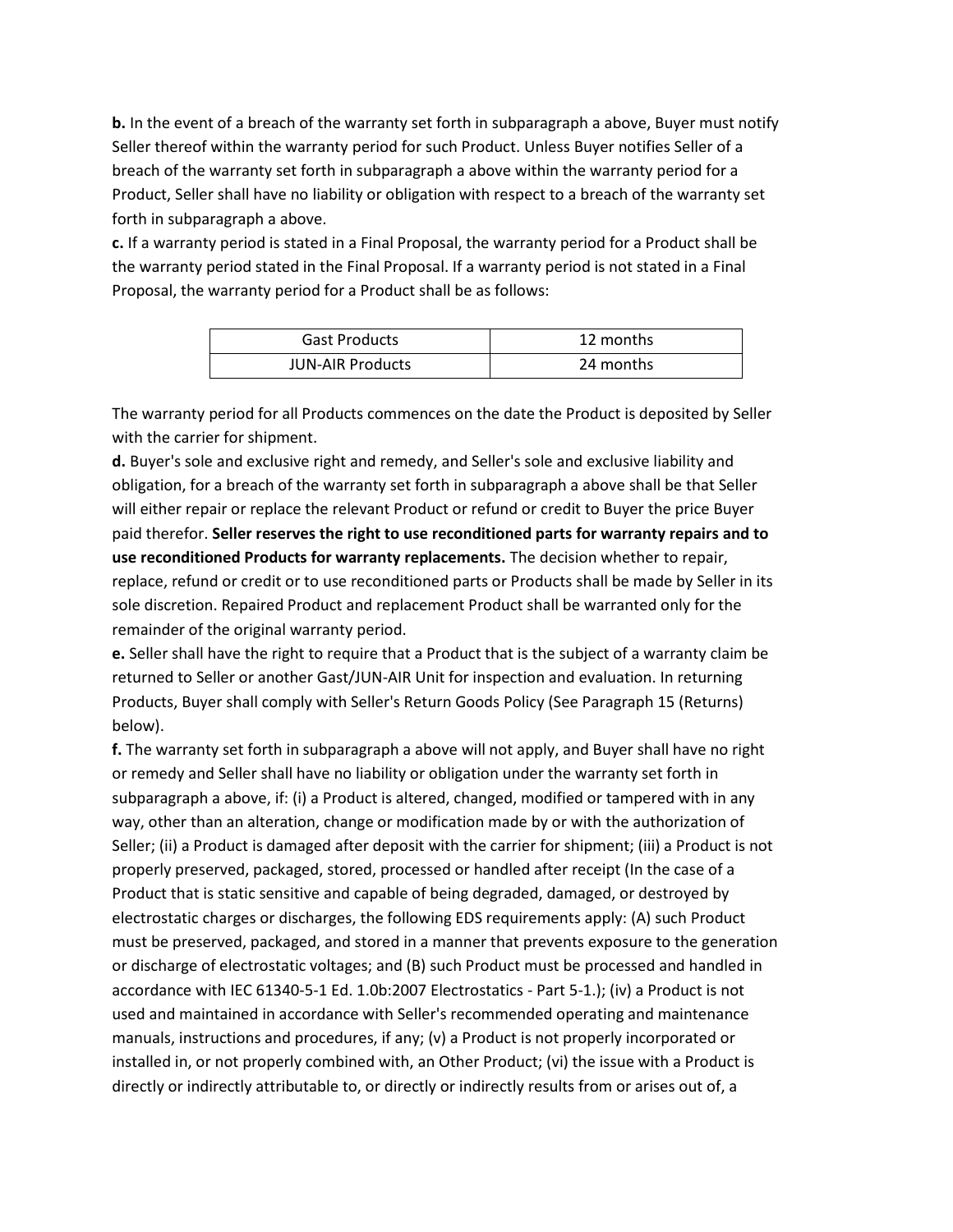failure, substandard performance or other issue with another product, material, component or part not supplied by Seller or another Gast/JUN-AIR Unit, including but not limited to, a product, material, component or part supplied by Buyer or from a source directed by Buyer; (vii) the issue with a Product is directly or indirectly attributable to, or directly or indirectly results from or arises out of, compliance with any design, specification or other specific requirement of Buyer; (viii) a Product is used in a manner, with a substance or for a purpose other than the normal manner, substance and purpose for which it is intended or is otherwise subjected to abnormal use or service; (ix) a Product is subjected to a power surge, brown out or other similar occurrence; (x) the issue with a Product is directly or indirectly attributable to, or directly or indirectly results from or arises out of, normal wear and tear of such Product (including, without limitation, things such as worn seals, breakage of syringe needles, etc.); (xi) the issue with a Product is directly or indirectly attributable to, or directly or indirectly results from or arises out of, reagents or other substances used in or with such Product (including, without limitation, things such as clogged passages or values, damage due to corrosive or insoluble substances, etc.); (xii) a Product is used for a purpose or application for which it is unfit, unsuitable or inappropriate (whether or not a particular use or application for a Product is identified, Buyer shall be solely responsible for determining the fitness, suitability and appropriateness of Products for the purposes and applications for which they are used by Buyer and its customers); or (xiii) the issue with a Product is directly or indirectly attributable to, or directly or indirectly results from or arises out of, a changes in safety, health or other governmental or regulatory standards, mandates or other requirements after the date of manufacture of such Product.

#### **11. Limited Warranty - Services**

**a.** Seller warrants to Buyer that Services will be performed by qualified personnel in a workmanlike and professional manner.

**b.** In the event of a breach of the warranty set forth in subparagraph a above, Buyer must notify Seller thereof within a period of 30 days after the relevant Services are performed. Unless Buyer notifies Seller of a breach of the warranty set forth in subparagraph a above within the period set forth in this subparagraph b, Seller shall have no liability or obligation with respect to such breach.

**c.** Buyer's sole and exclusive right and remedy, and Seller's sole and exclusive liability and obligation, for a breach of the warranty set forth in subparagraph a above shall be that Seller will either reperform the relevant Services to the extent not properly performed or refund or credit to Buyer the price Buyer paid therefor. The decision whether to reperform, refund or credit shall be made by Seller in its sole discretion. Any reperformed Services shall be warranted as set forth above.

**d.** The warranty set forth in subparagraph a above will not apply, and Buyer shall have no right or remedy and Seller shall have no liability or obligation under the warranty set forth in subparagraph a above, if a failure to properly perform Services is directly or indirectly attributable to, or directly or indirectly results from or arises out of (i) compliance with any directions, instructions or requirements of Buyer, or (ii) any action, inaction, error or omission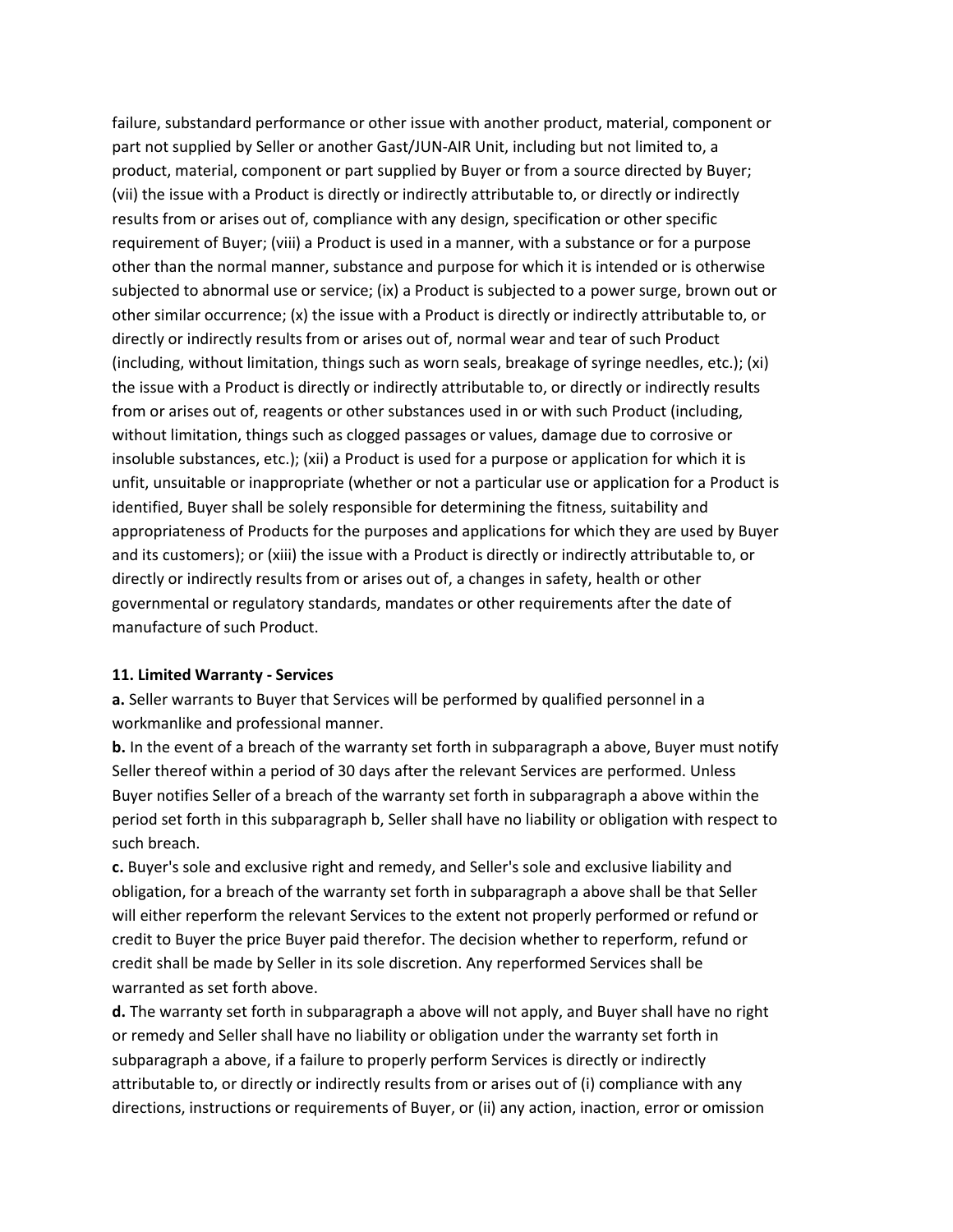of Buyer or any other person or entity other than Seller and its employees and agents.

#### **12. Disclaimers and Limitations**

**a.** THE WARRANTIES, RIGHTS AND REMEDIES SET FORTH IN PARAGRAPHS 10 (LIMITED WARRANTY - PRODUCTS) AND 11 (LIMITED WARRANTY - SERVICES) ABOVE ARE THE SOLE AND EXCLUSIVE WARRANTIES, RIGHTS AND REMEDIES PROVIDED TO BUYER WITH RESPECT TO PRODUCTS AND SERVICES AND ARE IN LIEU OF ALL OTHER WARRANTIES, RIGHTS AND REMEDIES, EXPRESS, STATUTORY OR IMPLIED, AND SELLER DISCLAIMS ALL OTHER WARRANTIES, RIGHTS AND REMEDIES, EXPRESS, STATUTORY OR IMPLIED, IN RELATION TO ANY PRODUCTS OR SERVICES, INCLUDING, WITHOUT LIMITATION, ANY IMPLIED WARRANTIES WITH RESPECT TO MERCHANTABILITY, FITNESS FOR ANY PARTICULAR PURPOSE, COMPATIBILITY OR INTEROPERABILITY WITH OTHER PRODUCTS, ACCURACY, PERFORMANCE AND NON INFRINGEMENT, AND ANY WARRANTIES ARISING FROM ANY COURSE OF DEALING, USAGE OR TRADE PRACTICE. EXCEPT FOR THE LIABILITIES AND OBLIGATIONS IMPOSED ON SELLER UNDER PARAGRAPHS 10 (LIMITED WARRANTY - PRODUCTS) AND 11 (LIMITED WARRANTY - SERVICES) ABOVE, NEITHER SELLER NOR ANY OTHER GAST/JUN-AIR UNIT SHALL HAVE ANY LIABILITY OR OBLIGATION TO BUYER IN CONNECTION WITH THE FAILURE, IMPROPER PERFORMANCE, MALFUNCTION, INACCURACY OR NON-CONFORMANCE OF, OR ANY DEFECT OR DEFICIENCY IN, ANY PRODUCT OR SERVICE.

**b.** Seller does not make, agree to or undertake, and does not authorize Buyer or any other person or entity to make, agree to or undertake in the name or on behalf of Seller and/or another Gast/JUN-AIR Unit, any warranty, liability, obligation, right or remedy with respect to any Product or Service other than the express warranties, liabilities, obligations, rights and remedies set forth in Paragraphs 10 (Limited Warranty - Products) and 11 (Limited Warranty - Services) above.

**c.** Statements and data relating to Products and Services on website and in promotional, marketing and technical literature and materials of Seller and/or another Gast/JUN-AIR Unit are not warranties. Statements and data that Seller and/or another Gast/JUN-AIR Unit may provide concerning performance of Products are not intended to define the performance of any Product under actual conditions or for specific uses and applications, and should not be relied upon by Buyer and its customers in determining the fitness, suitability or appropriateness of Products for specific purposes and applications. Neither Seller nor any other Gast/JUN-AIR Unit guarantees or warrants the fitness, suitability or appropriateness of any Product for any specific purpose or application, and neither Seller nor any other Gast/JUN-AIR Unit shall have any liability or obligation if a Product is used for an application for which it is not fit, suited or appropriate. Buyer and its customers will have the sole responsibility for determining the fitness, suitability and appropriateness of Products for specific purposes and applications. Without in any way limiting the forgoing, Buyer and its customers assume all risks associated with the use of Products and Other Products for purposes and applications that carry the risk of death, personal injury, illness, damage to property or environmental harm, including, but not limited to, medical applications and applications involving hazardous, corrosive, or radioactive substances or systems or processes involving such substances ("High Risk Applications").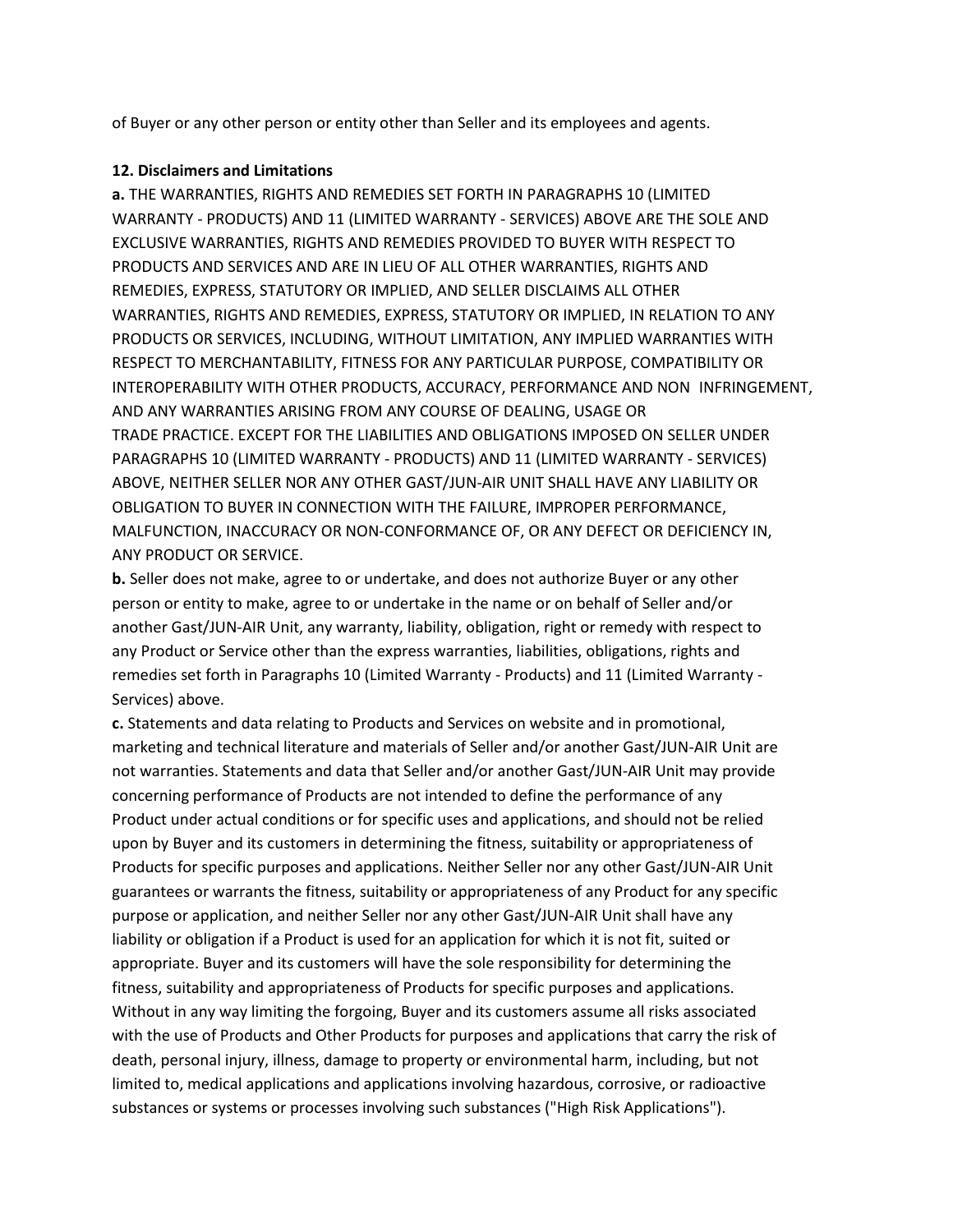**d.** Chemical Compatibility Guides provided by Seller and other Gast/JUN-AIR Units include general compatibility information on various materials and chemicals that has been obtained from suppliers of such materials and chemicals and other third-party sources and has not been independently tested or verified. Chemical Compatibility Guides are not intended to define the fitness or suitability of any Product for use with any material or chemical and should not be relied upon by Buyer or any user of any Product in determining the fitness or suitability of a Product for use with any material or chemical. Seller makes no guarantee and provides no warranty or representation of any kind, express or implied, concerning the fitness or suitability of any Product for use with any material or chemical, and neither Seller nor any other Gast/JUN-AIR Unit shall have any liability or obligation of any kind if Product is used with a material or chemical for which it is not fit, suited or appropriate.

**e.** The warranties, rights and remedies set forth in Paragraphs 10 (Limited Warranty - Products) and 11 (Limited Warranty - Services) above extend solely to Buyer and to no other person or entity, including, without limitation, any customer of Buyer.

**f.** Seller shall have no liability or obligation for any loss of or damage to products, materials, components or parts furnished by Purchaser that occurs during processing or assembly. **g.** To the maximum extent permitted by law, under no circumstances shall Seller, another Gast/JUN-AIR Unit, and/or any director, officer, partner, manager, employee, attorney, agent or representative of Seller and/or another Gast/JUN-AIR Unit be liable for any penalties or any indirect, consequential, incidental, special, punitive or reliance damages, including, without limitation, lost or unrealized sales, revenues, profits, income, cost savings or business, lost or unrealized contracts, loss of goodwill, damage to reputation, loss of property, loss of material being processed, loss of information or data, loss of production, downtime, or increased costs, in connection with any Product or Service or otherwise in connection with the Agreement or any Other Agreement, even if Seller and/or another Gast/JUN-AIR Unit is advised or placed on notice of the possibility of such damages and notwithstanding the failure of any essential purpose of any Product or Service.

**h.** To the maximum extent permitted by law, in no event shall the total liability of Seller and the other Gast/JUN-AIR Units in connection with any particular Product or Service collectively exceed the amount paid to Seller for such particular Product or Service.

#### **13. Intellectual Property Rights**

As between Buyer and its customers, on the one hand, and Seller and the other Gast/JUN-AIR Units, on the other hand, Seller and/or another Gast/JUN-AIR Unit shall own and retain all right, title and interest in and to all ideas, concepts, inventions, patents, copyrights, trademarks, trade secrets and other intellectual property and proprietary rights in connection with the Products and Services ("Intellectual Property"), notwithstanding any suggestion or other contribution that Buyer or any of its customers may make relative to improvements in, or changes with respect to, the Products or Services. Intellectual Property may be used only as authorized by Seller and/or another Gast/JUN-AIR Unit, and Buyer shall not, and Buyer shall take reasonable measures to ensure that its customers do not, attempt to duplicate or reverse engineer the Products or in any other manner attempt to misuse or misappropriate any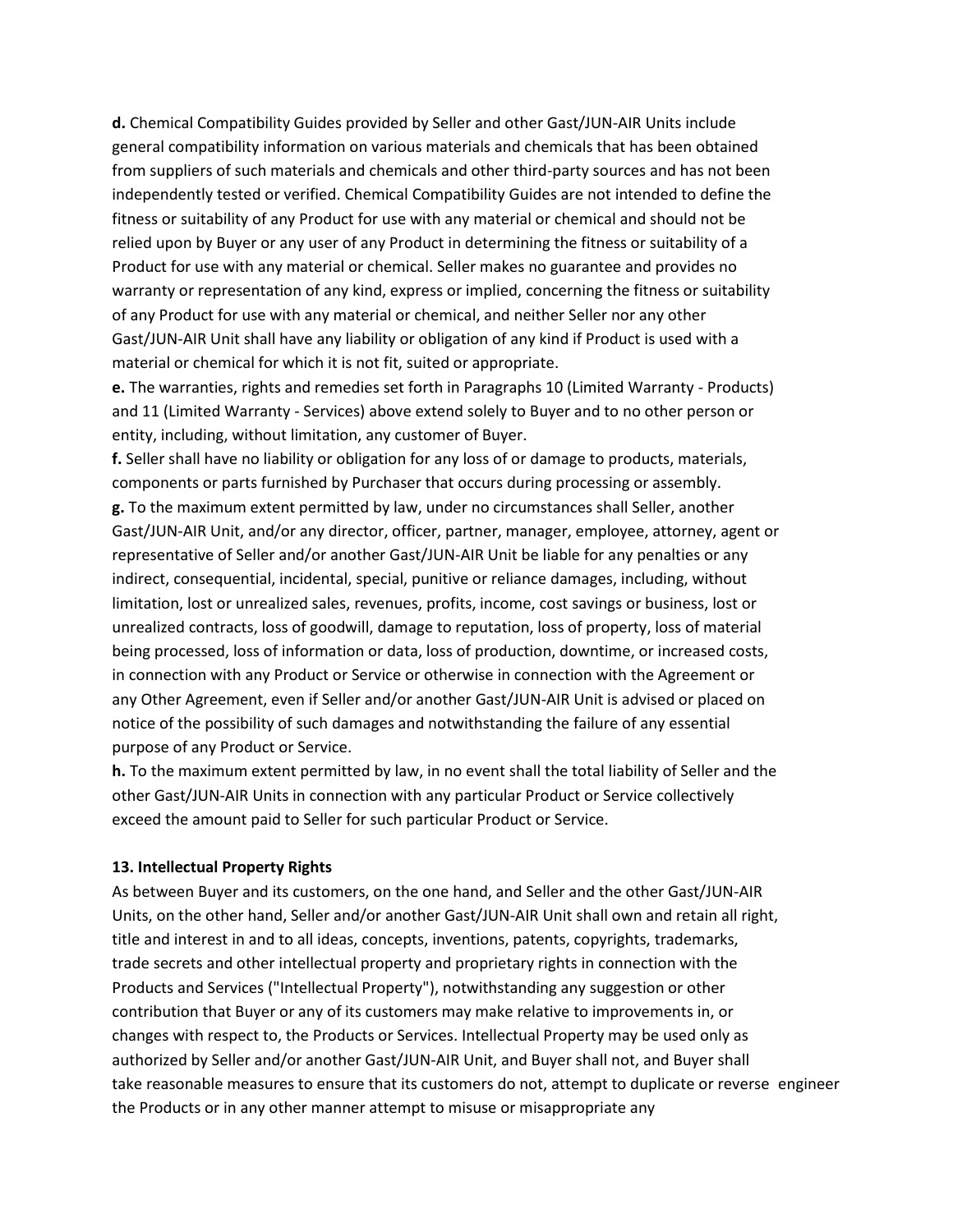Intellectual Property.

#### **14. Trademarks**

Products may contain one or more trademarks of Seller and/or another Gast/JUN-AIR Unit ("Trademarks"). Buyer shall have a non-exclusive, revocable license to use Trademarks in referring to Products in manuals, instructions, procedures and other related documents and materials and in promotional and marketing documents and materials pertaining to such Products and/or to Other Products in which such Products are incorporated or installed, or with which such Products are combined; provided, however, that Buyer shall (i) not alter or modify any Trademark, (ii) affix the appropriate trademark symbol (™ or  $\mathcal{O}(N)$ ) to the most prominent usage of each Trademark in all documents and materials, (iii) attribute ownership of each Trademark to Seller and/or another Gast/JUN-AIR Unit as directed by Seller in all documents and materials, (iv) notify Seller in advance of each proposed use of a Trademark, and (v) if requested by Seller, allow Seller to review and approve in advance each proposed specific use of a Trademark. As between Buyer and its customers, on the one hand, and Seller and the other Gast/JUN-AIR Units, on the other hand, all use of Trademarks shall insure solely to the benefit of Seller and/or another Gast/JUN-AIR Unit. Buyer and its customers shall use Trademarks only as authorized by Seller and/or another Gast/JUN-AIR Unit, and Buyer shall not, and Buyer shall take reasonable measures to ensure that its customers do not, do any thing or take any action that could reduce, diminish or impair the right, title and interest of Seller or any other Gast/JUN-AIR Unit in and to any Trademark.

#### **15. Returns**

Seller may from time to time, in its sole discretion, authorize or require that Products be returned to it. All such returns shall be subject to such conditions as Seller may specify. All such returns shall be subject to and must be in compliance with Seller's Return Goods Policy as in effect at the time of the return. Among other conditions for return of Products for any reason, Seller may require that (i) a Return Goods Authorization (RGA) be obtained from Seller prior to the return, (ii) Buyer or its customer pay all freight and shipping in connection with the return, (iii) Buyer or its customer bear all risk of loss or damage during shipment, (iv) no Product be returned unless and until it has been flushed clean of chemicals, solvents and buffers, (v) no Product be returned if such Product or any Other Product in which it is incorporated or installed or with which it is combined has been used in connection with any hazardous, corrosive or radioactive substances, and (vi) Buyer and/or its customer certify compliance with the requirements of clauses (iv) and (v) above. Among other conditions for the return of Products for credit, Seller may require that (i) the returned Products be products that Seller currently offers for sale as a standard Product, be in new, unused and undamaged condition, be returned in the original packaging, and be returned in a complete condition with all accessories, manuals and other documentation, and (ii) Buyer pay a restocking charge. Custom and non-standard Products may not be returned for credit.

# **16. Employees, Agents, Etc.**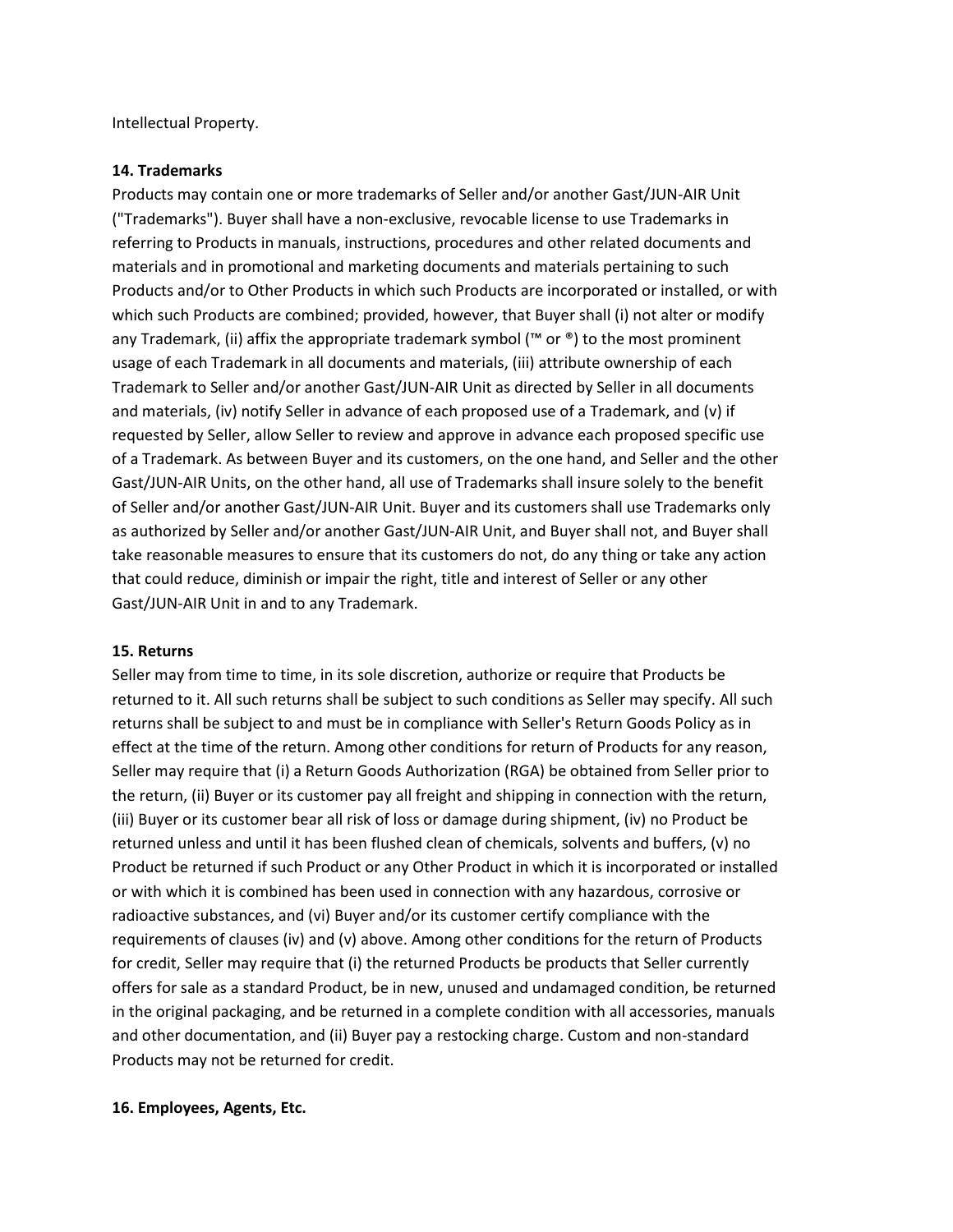No employee, agent, distributor or representative of Seller or any other Gast/JUN-AIR Unit has the right or power to modify or expand any of the warranties, liabilities, obligations, rights or remedies set forth in Paragraphs 10 (Limited Warranty - Products) and 11 (Limited Warranty - Services) above or to make or enter into any other warranty, representation, agreement or commitment in the name or on behalf of Seller and/or another Gast/JUN-AIR Unit with respect to any Products or Services, beyond or in addition to the express warranties, representations, agreements and commitments set forth in the Agreement. Any such modification, expansion, warranty, representation, agreement or warranty, if made, should not be relied upon by Buyer or its customers and shall not be binding upon or enforceable against Seller or any other Gast/JUN-AIR Unit.

# **17. Relationship of the Parties**

Buyer and Seller shall be independent contractors with respect to all Products and Services, and nothing contained in the Agreement is intended to or shall be deemed to create any partnership, joint venture, principal agent, employer-employee or other similar arrangement or relationship between Buyer and Seller. Neither Buyer nor Seller shall be responsible for any act or omission of the other party, and neither Buyer nor Seller shall have any power or authority to speak for, represent or obligate the other party in any way.

# **18. Waiver**

No failure to exercise and no delay in exercising any right, remedy, or power under or in respect of the Agreement shall operate as a waiver thereof, and no single or partial exercise of any right, remedy or power under or in respect of the Agreement shall limit or preclude any other or further exercise thereof or the exercise of any other right, remedy, or power under or in respect of the Agreement.

# **19. Applicable Law**

**a.** The Agreement shall be governed by and construed in accordance with Applicable Law, and the rights, liabilities and obligations of the parties thereunder and in connection therewith shall be determined under Applicable Law.

**b.** Applicable Law shall depend upon the particular Gast/JUN-AIR Unit that is Seller:

| Applicable Law shall be:                       | Whenever the following Gast/JUN-AIR Unit is Seller: |
|------------------------------------------------|-----------------------------------------------------|
| The laws of the United States and the State of | Gast Manufacturing, Inc.                            |
| Delaware                                       |                                                     |
| The laws of England                            | Gast Group Ltd.                                     |
| The laws of Hong Kong                          | Gast Asia Inc.                                      |

**c.** The United Nations Convention on Contracts for the International Sale of Goods shall not apply.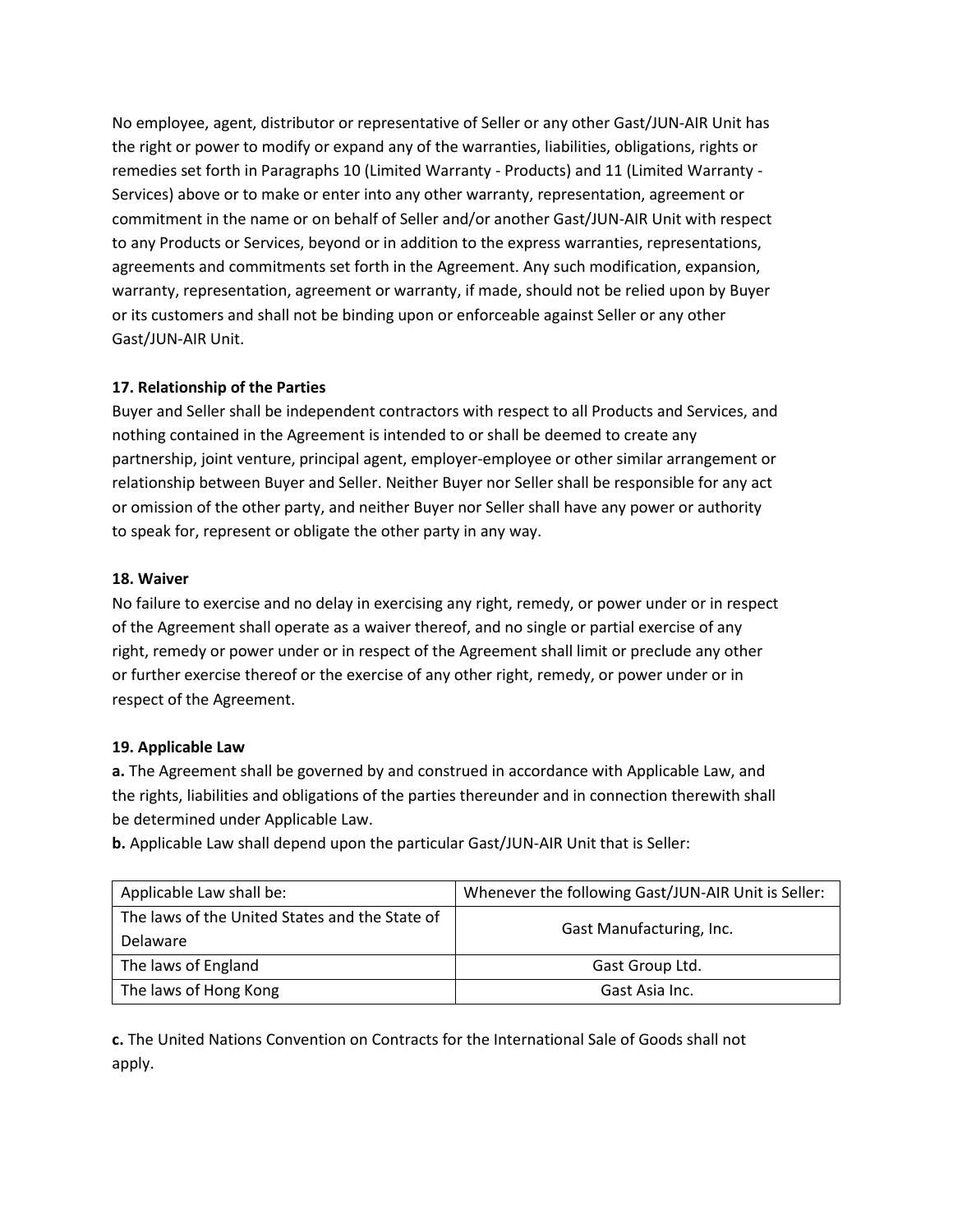#### **20. Export**

If and to the extent Products and related technical information, data, documents and materials are subject to United States and/or European export controls and/or trade embargoes, Buyer shall strictly comply with all such export controls and trade embargoes, shall fully cooperate with Seller and any other IDEX Company in any official or unofficial investigation, audit or inspection that relates to any of such export controls or trade embargoes, and shall not export, re-export, divert or transfer, directly or indirectly, any Products or related technical information, data, documents or materials to any party on any applicable denied party list or destination subject to an embargo or for any use that is otherwise prohibited pursuant to such export controls and/or trade embargoes, unless and until Buyer obtains any and all required United States and/or European governmental and regulatory approvals, authorizations, licenses and permits. If requested by Buyer, Seller shall provide Buyer with the following information relating to Products: (i) the appropriate ECCN numbers appearing in the Export Administration Regulations administered by the U.S. Department of Commerce, and (ii) the appropriate commodity numbers appearing in the current edition of the Bureau of the Census publication, Schedule B, Statistical Classification of Domestic and Foreign Commodities Exported from the United States (Schedule B numbers).

#### **21. Indemnity by Buyer**

Buyer shall defend, indemnify, and hold Seller and the other Gast/JUN-AIR Units harmless from and against any and all liability, judgment, loss, damages, costs, and expenses (including but not limited to attorneys'

and experts' fees) which any of them may hereafter suffer or pay out to a third party by reason of any claim, action, or right of action of a third party, at law or in equity, to the extent that any such claim, action, or right of action arises out of or relates to (i) Buyer's breach of Paragraph 13 (Intellectual Property Rights), 14 (Trademarks) or 20 (Export) above, (ii) Other Products, (iii) High Risk Applications, or (iv) compliance with any design, specification or requirement of Buyer.

# **22. Patent Infringement**

Buyer and each of its customers shall permit Seller and the other Gast/JUN-AIR Units to take any or all of the following actions, at their option, in connection with any Product that is claimed to infringe or misappropriate any patent, copyright, trade secret or other proprietary right:

**a.** Direct and control the defense and settlement of such claim of infringement or misappropriation and select and retain the legal counsel who shall represent Buyer and/or its customer in connection therewith; provided, however, that, in the event Seller or another Gast/JUN-AIR Unit elects to direct and control the defense of such claim of infringement or misappropriation, Seller or such other Gast/JUN-AIR Unit shall (i) pay the fees and expenses of any such legal counsel that it selects and retains to represent Buyer and/or its customer and any local counsel and experts retained by such legal counsel, and (ii) indemnify and hold harmless Buyer and its customer from and against any and all judgments and settlements based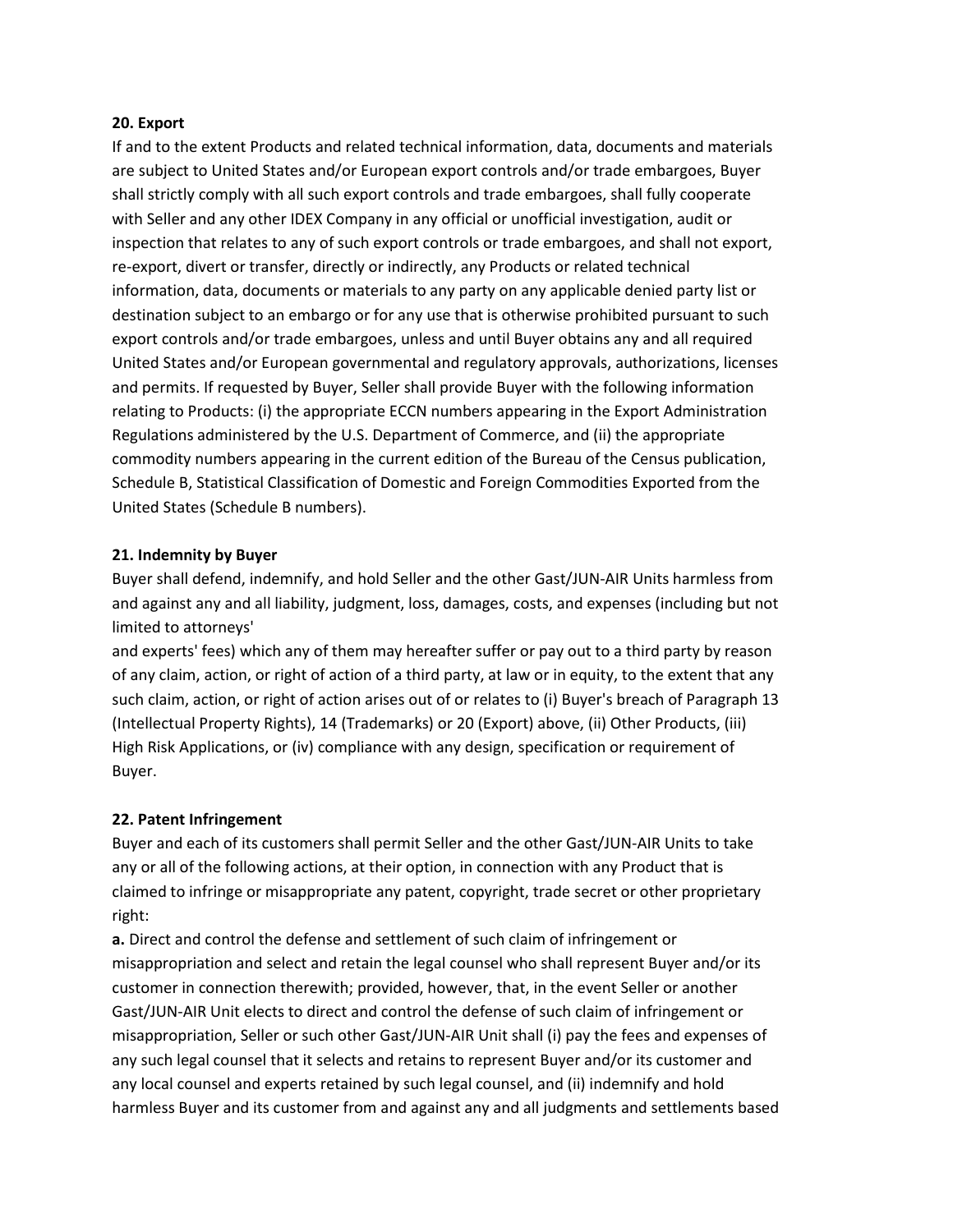upon such claim of infringement or misappropriation, unless and except to the extent such judgment or settlement is based upon or arises out of (A) compliance with any design, specification or requirement of Buyer or any of its customers, (B) any alteration, change or modification to such Product, other than an alteration, change or modification made by or with the written authorization of Seller, (C) the use of such Product with another product, material, component or part not supplied by Seller or another Gast/JUN-AIR Unit, including but not limited to, a product, material, component or part supplied by Buyer or from a source directed by Buyer, or (D) use of such Product is a manner, with a substance or for a purpose other than the normal manner, substance and purpose for which it is intended.

**b.** Replace such Product with another product that is non-infringing and non-misappropriating or modify such Product to make it non-infringing or non-misappropriating; or

**c.** Require Buyer and/or its customer to cease using such Product, provided that Seller refunds to Buyer the price paid to Seller by Buyer for such Product (less a reasonable allowance for the period of use).

#### **23. Interim Relief**

Seller shall have the right to seek and obtain from any court of competent jurisdiction a temporary restraining order and/or preliminary injunction to enjoin Buyer from violating or breaching Paragraph 7 (Software), 13 (Intellectual Property Rights), 14 (Trademarks) or 20 (Export) above.

#### **24. Force Majeure**

Seller shall have no liability for any failure to perform, or for any delay in performance, to the extent caused by circumstances beyond its reasonable control, including but not limited to, the elements, acts of God, acts of nature, acts of Buyer or third parties, floods, fire, energy shortages or interruptions, communication

delays and interruptions, earthquakes, explosions, war or military mobilization, armed hostilities, riots, terrorism, governmental action or inaction, request of governmental authority, shortages of, delays in obtaining, or inability to obtain materials, components or parts, transportation shortages, delays and interruptions, interruption in electricity or other utilities, epidemic or widespread illness or disease, and strikes, lockouts, labor disturbances or other differences with workers.

# **25. Severability**

If any provision of the Agreement is held to be illegal, invalid, void or in any way unenforceable, such provision will be limited or eliminated to the extent, and only to the extent necessary, for the Agreement to otherwise remain in full force and effect, legal, valid and enforceable.

# **26. Assignment**

Neither the Agreement nor any right, liability or obligation under or in respect of the Agreement may be assigned by Buyer or Seller, whether voluntarily, by operation of law or otherwise, without the other party's written consent, and any such assignment that is